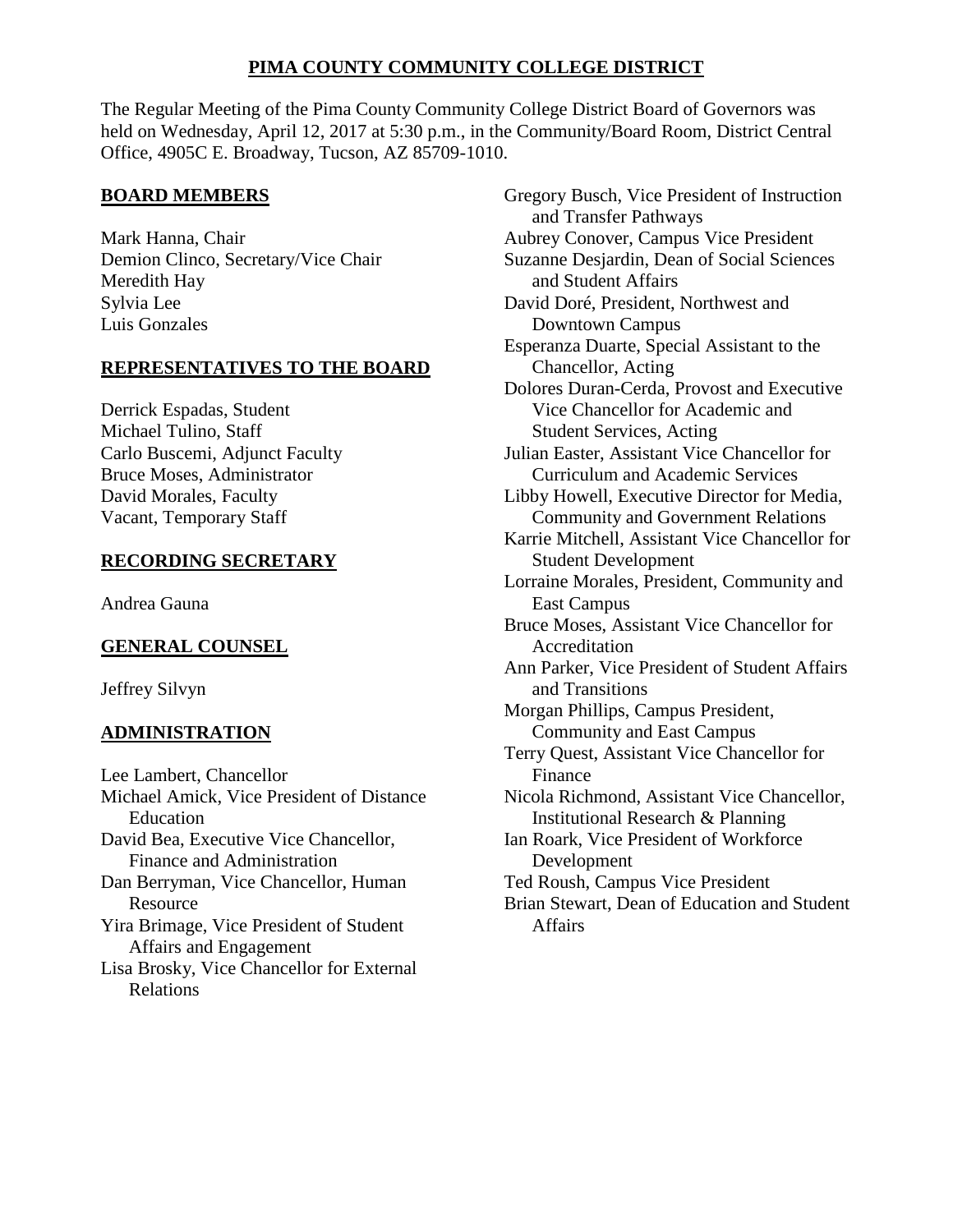Board of Governors Minutes Regular Meeting – April 12, 2017 Page 2

### **GENERAL MATTERS**

### Call to Order

Mark Hanna called the meeting to order at 5:33 p.m.

Pledge of Allegiance

Demion Clinco led the Pledge of Allegiance.

Roll Call

All Board members were present.

#### Governing Board Recognition and/or Awards

Campus President Lorraine Morales welcomed the honorees and recognized their achievements. Awards were presented to students, employees and community members. Chancellor Lambert thanked everyone for attending**.** 

#### Public Comment – Call to Audience

Nicholas Hernandez and Nicholas Bett-Childress provided the Board a Textbook Taskforce update

Board member Clinco would like Chancellor Lambert to look into more resources for this cause. The taskforce was asked by the Board members to come back at a later date for another update.

Stanley Stachowiak thanked Pima Community College (PCC) for their support of the Boy Scouts.

Julian Easter commented on the Higher Learning Commission (HLC) accreditation.

Kimlisa Duchicela commented on the Department Chair Taskforce.

Rachel Schaming spoke about a PCC Foundation donation from the Anna E. Edwards estate.

Matej Boguszak commented on the Department Chair Taskforce.

Pat Watson spoke about the Southern Arizona Council for International visitors

Procedural Action Item

**Motion No. 201704-02**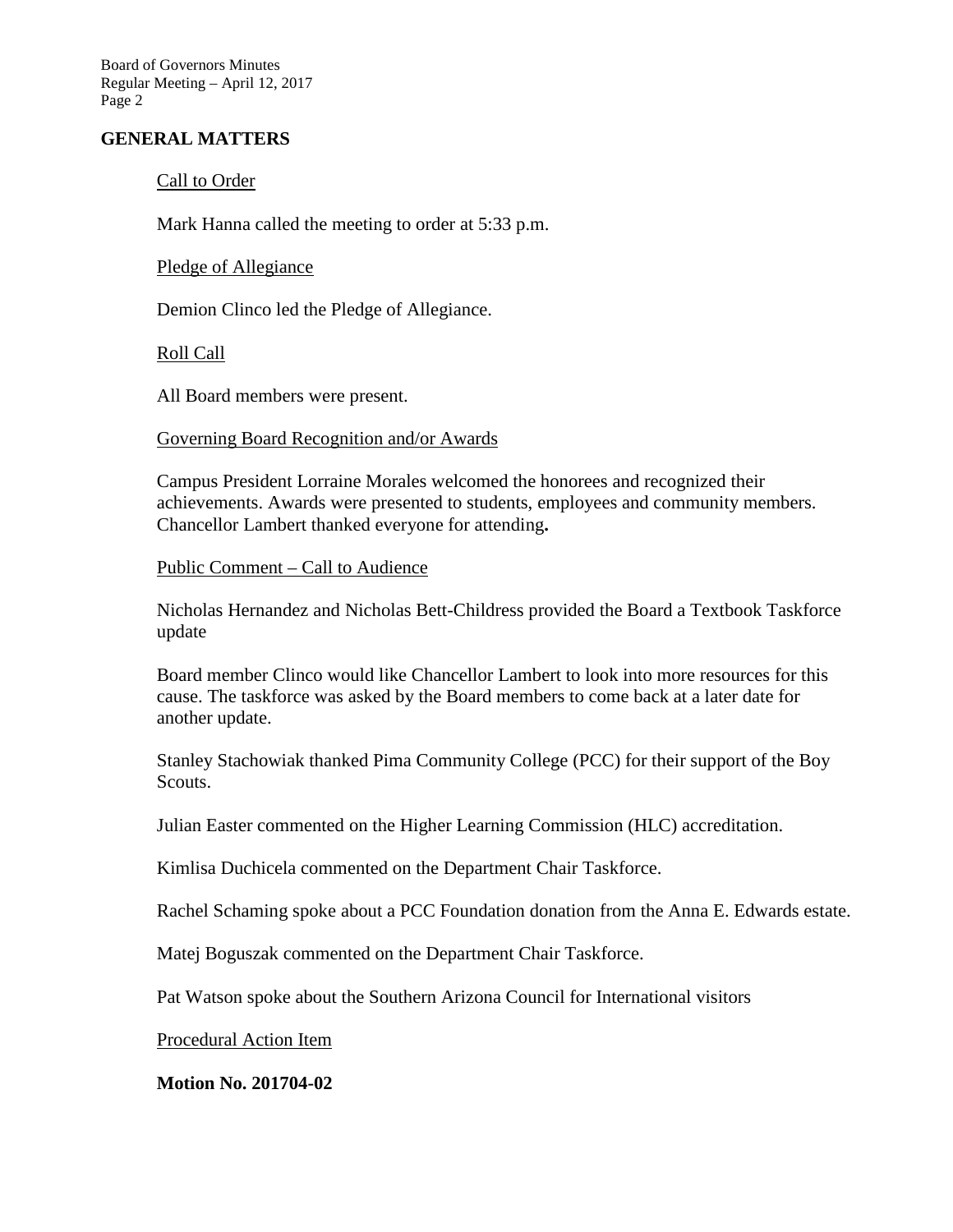Demion Clinco-M, Meredith Hay-S, to limit the duration of discussion and debate for tonight's meeting, each Board member may speak on a specific agenda for no more than three (3) minutes for non-action items and five (5) minutes for action items.

Vote: Mark Hanna, Demion Clinco, Meredith Hay, and Sylvia Lee voted "aye" by voice vote. Luis Gonzales voted "nay".

### **Motion CARRIED**.

### Remarks by Governing Board Members

Board Chair Hanna spoke about attending the PCC Ethnic, Gender & Transborder Studies Summit, the Futures Conference, HLC Conference in Chicago, the PCC Foundation Building Community Breakfast, and the League of United Latin American Citizens (LULAC) Banquet. Edgar Soto, Dean of Athletics, Fitness and Wellness was acknowledged for receiving the National recognition award from LULAC.

Board member Clinco congratulate Chancellor Lambert, Bruce Moses and everyone at the college and in the community for their work on getting PCC off sanctions with the Higher Learning Commission.

Board member Lee acknowledged the hard work everyone put into getting the college off notice. She is proud of everyone for making PCC a premier college.

Board member Hay congratulated Chancellor Lambert, the administration, staff, faculty and students. She noted that it is her job to make sure she makes the right decisions for the college to make this the best college in the nation.

Board member Gonzales noted his concern with the previous motion to limit the duration of discussion and debate. Mr. Gonzales would like legal counsel to do research of Robert's Rules of Order to report if this motion was legal. Mr. Gonzales spoke about attending the Human Resources Committee meeting, a tour of PCC's Community Campus, Desert Vista's Workplace Development graduation, Sunnyside High School orientation, and the Arizona Community College meeting regarding state funding. Mr. Gonzales noted that he will be releasing a statement, later in the meeting, regarding their current legal representation model and will be giving each Board member a written copy of the statement. Mr. Gonzales will be requesting that this item be on a future agenda.

Board member Hanna noted that Bruce Moses was presented with an HLC Peer Core Outstanding Service Award at the HLC Conference.

### **REPORTS**

### Administration Report

### **Accreditation update**

Bruce Moses, Assistant Vice Chancellor for Accreditation and Quality Improvement reported on some important dates in relation to future HLC visits. November 26, 2018,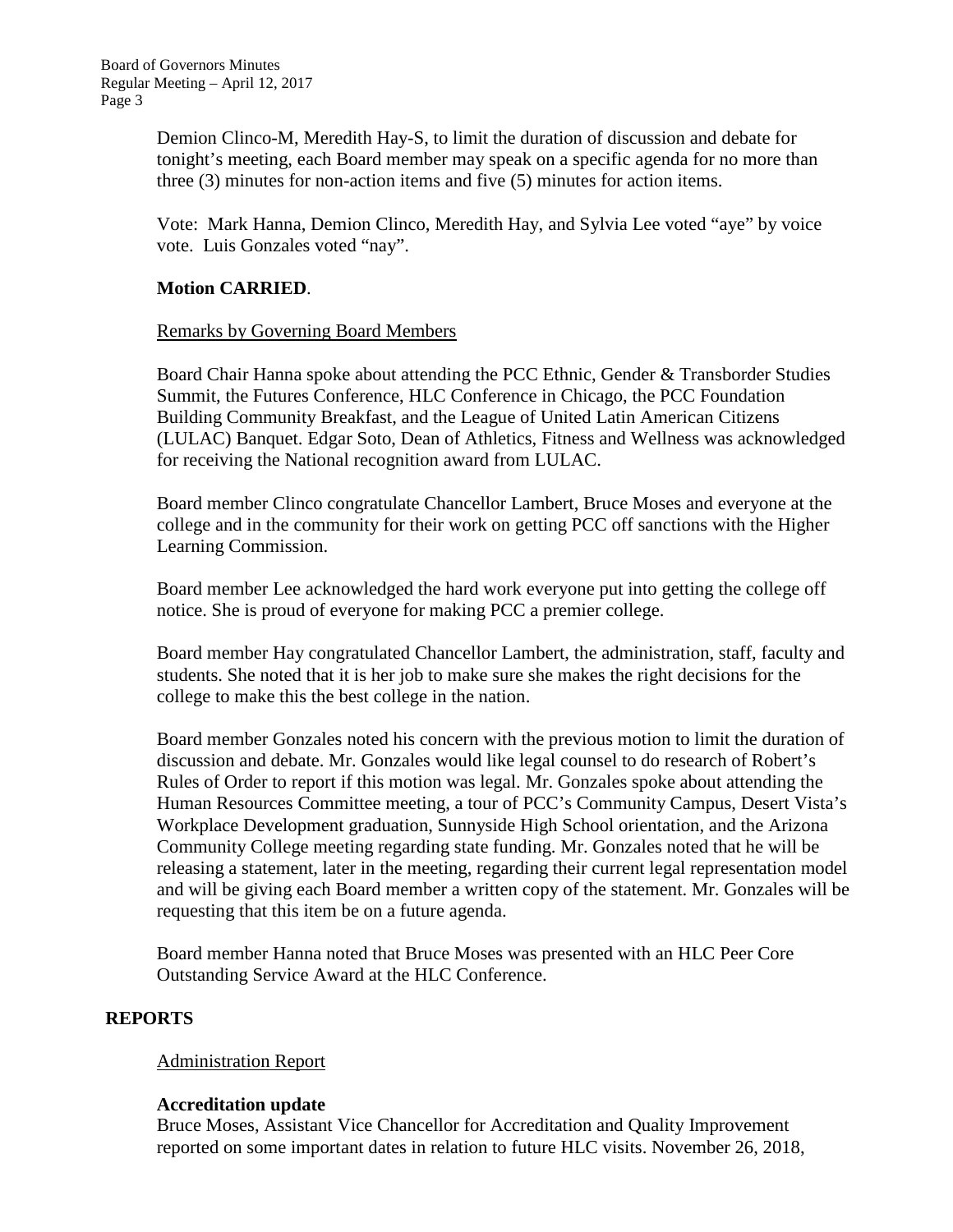December 3, 2018, April 29, 2019 or May 6, 2019 are the first potential dates for HLC to be on our campus again. PCC will be required to submit the assurance and evidence file to HLC two weeks prior to one of these dates. The college must be able to provide evidence of what we are currently doing.

Board member Lee acknowledged Michael Parker for his help in writing the initial report to HLC.

Mr. Moses explained the accreditation standard pathway to the Board members.

### **Institutional Effectiveness**

Dr. Nic Richmond, Assistant Vice Chancellor for Institutional Research, Planning and Effectiveness reported on the next steps of institutional effectiveness. Dr. Richmond reported that to improve institutional and operational effectiveness, the College is adopting Lean Six Sigma and using the Seven Deadly Muda as a way of identifying sources of waste in Pima's processes.

Reports by Representatives to the Board

### *Student –Derrick Espadas*

Student representative Derrick Espadas highlighted student sponsored activities at each of the campuses.

Students presented the following concern to the Board:

The social service departments reported that students have had difficulty with some of the advisors at the transfer institutions. Rosa Morales, Instructional Faculty for Social Services has offered to act as intermediary and help resolve any issues.

*Temporary Staff – no temporary staff representative present-Vacant* There was no report.

*Staff – Michael Tulino* Staff Representative presented the staff report. Staff did not present a recommendation/concern to the Board.

## *Adjunct Faculty – Carlo Buscemi*

Adjunct Faculty representative Carlo Buscemi did not have a report. Adjunct Faculty did not present a recommendation/concern to the Board.

*Faculty – David Morales* Faculty Representative David Morales presented the faculty report. Faculty did not present a recommendation/concern to the Board.

### *Administrator – Nina Corson*

Administrator representative Bruce Moses, on behalf of Nina Corson, presented the administrators' report.

Administrators did not present a recommendation/concern to the Board.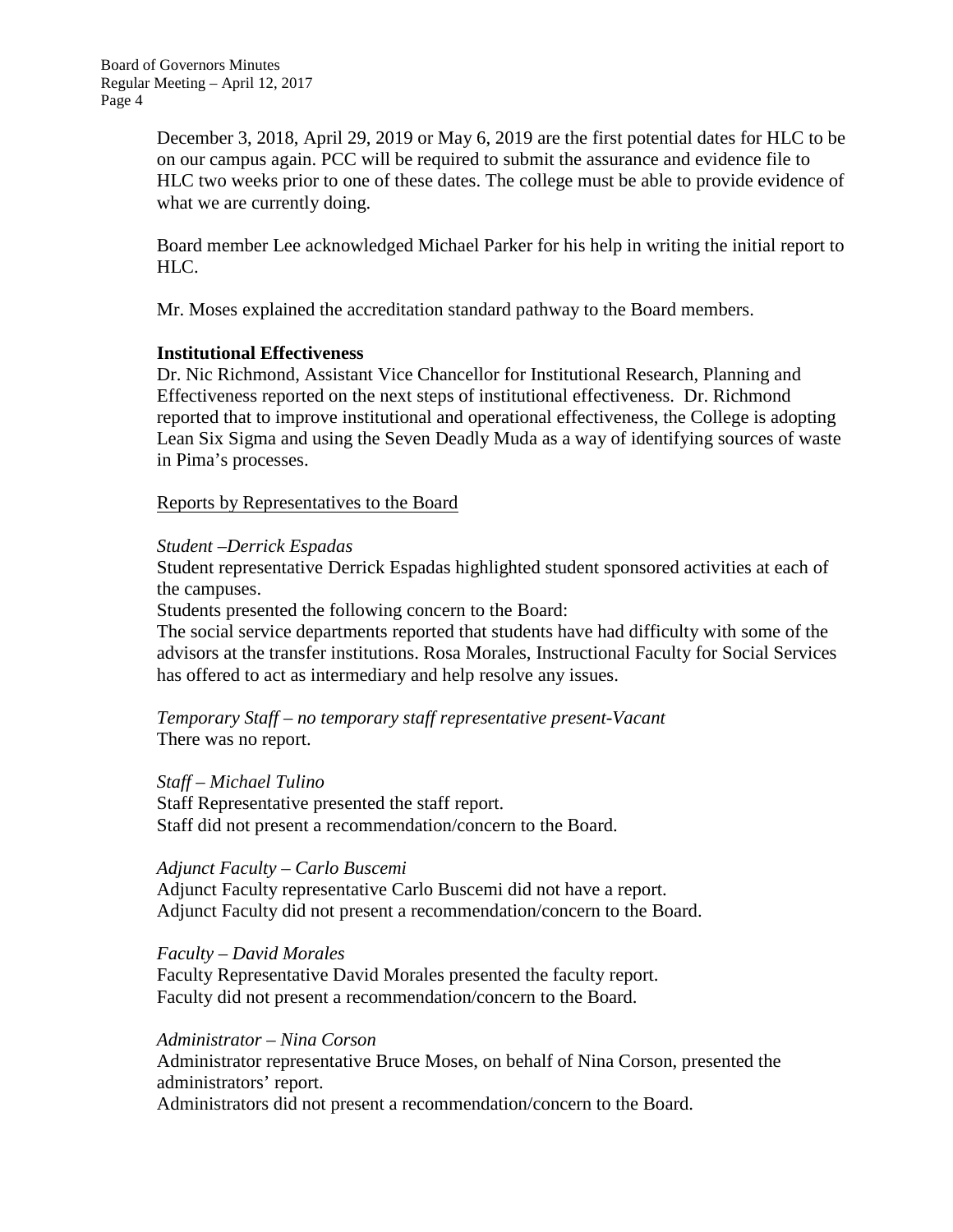Board of Governors Minutes Regular Meeting – April 12, 2017 Page 5

#### Chancellor's Report

Highlights of Chancellor's report included:

- Thanked some key folks who were part of the process to successfully get PCC off sanctions and be in good standing with our peers.
- Thank You Celebration on April 29th from 2-6 p.m.
- PCC's efforts to get Pima and Maricopa back into the state budget
- Futures Conference
- Facilities Master Plan
- Student transportation survey
- Increase in summer enrollment
- Department Chair Task Force work
- Faculty leadership handbook
- PCC Foundation work
- Diversity Plan

Board Chair Hanna asked that Chancellor Lambert bring to the next Board meeting some comparison on the Diversity Plan showing PCC as a benchmark for the diversity plan and an explanation of the campus reorganization right down to the department chair information.

### **INFORMATION ITEMS**

Financial Report – February 2017 Financial Statements This item was noted as an information item.

Employment Information This item was noted as an information item.

Adjunct Faculty Appointments This item was noted as an information item.

#### Administrative Procedure Changes

AP 3.11.01: Family Educational Rights and Privacy Act (FERPA), Educational Records Compliance and Procedures and AP 6.06.01: Intellectual Property Ownership were noted as information items.

Administrative Procedure Transition Update

RG-3001/A: Faculty Standards and Qualification; RG-3502/D: Record of Student Complaints; SPG 3104/AA: Catalog Information; SPG-3105/AA: Curriculum Alignment, Unification and Placement and SPG-3105/GA: Criteria for Placement of New Programs were noted as information items.

Board Policy Substantive Changes – First Reading BP 1.16: Institutional Effectiveness and BP 3.31: Student Conduct and Ethics were noted as information items.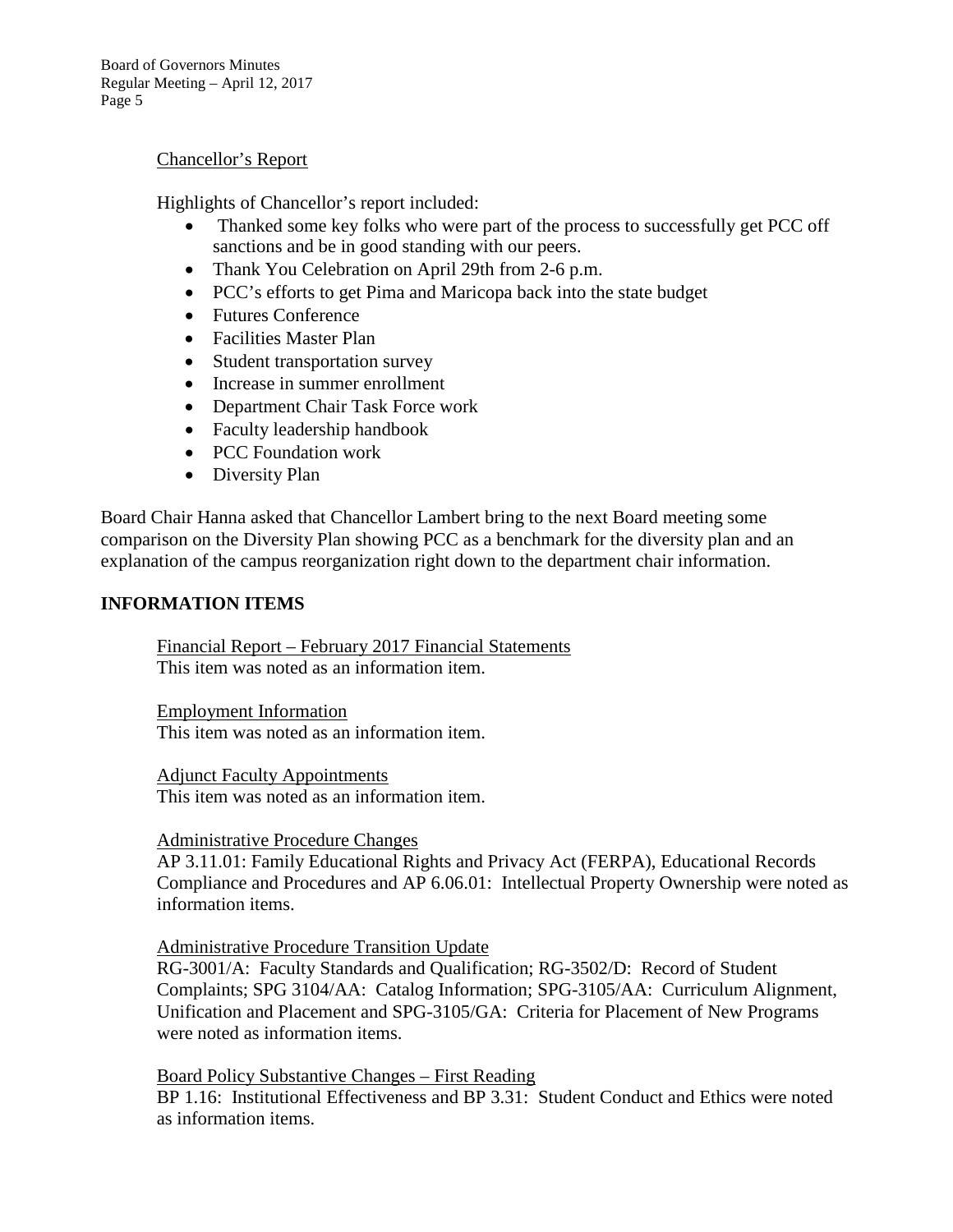Multiple Program Conversions from Concentrations to Stand-Alone Certificates This item was noted as an information item.

Placement Test Fee This item was noted as an information item.

Unclassified Pay Rates for Temporary Employment-Pay Rate Range Adjustment This item was noted as an information item.

Unclassified Pay Rates for Temporary Employment-Student Peer Mentor This item was noted as an information item.

## **ACTION ITEMS**

Consent Agenda

### **Motion No. 201704-03**

Demion Clinco – M, Meredith Hay – S, to approve the Consent Agenda.

- 4.1 (1) Approval of Minutes of the following meetings:
	- A. Study Session of Study Session February 27, 2017
	- B. Special Meeting to conduct Executive Session on March 8, 2017
	- C. Regular Meeting of March 8, 2017
	- (2) Board Policy Final Reading
	- (3) Intergovernmental Agreement: Marana Unified School District No. 6
	- (4) Intergovernmental Agreement: Arizona Small Business Development Center Network (AZSBDC) on behalf of Maricopa Community College District
	- (5) Intergovernmental Agreement: Town of Marana
	- (6) Contracts: Books, eBooks, and Audiovisual Materials
	- (7) Contract: Increase to FY17 CampusEAI Maintenance Renewal for College Portal and Mobile App
	- (8) Contract: Integrated Design Lab Equipment for Advanced Manufacturing Programs
	- (9) Multiple Program Inactivations
	- (10) Correspondence Education Approval

Vote: All Board members present voted "aye" by voice vote. None were opposed. **Motion CARRIED**.

### **Possible nomination for Chancellor Emeritus recognition**

Board member Lee nominated Dr. James Manilla, he was president of PCC from 1979-1987. Decision will be announced at the May Board meeting.

## **OTHER ACTION ITEMS**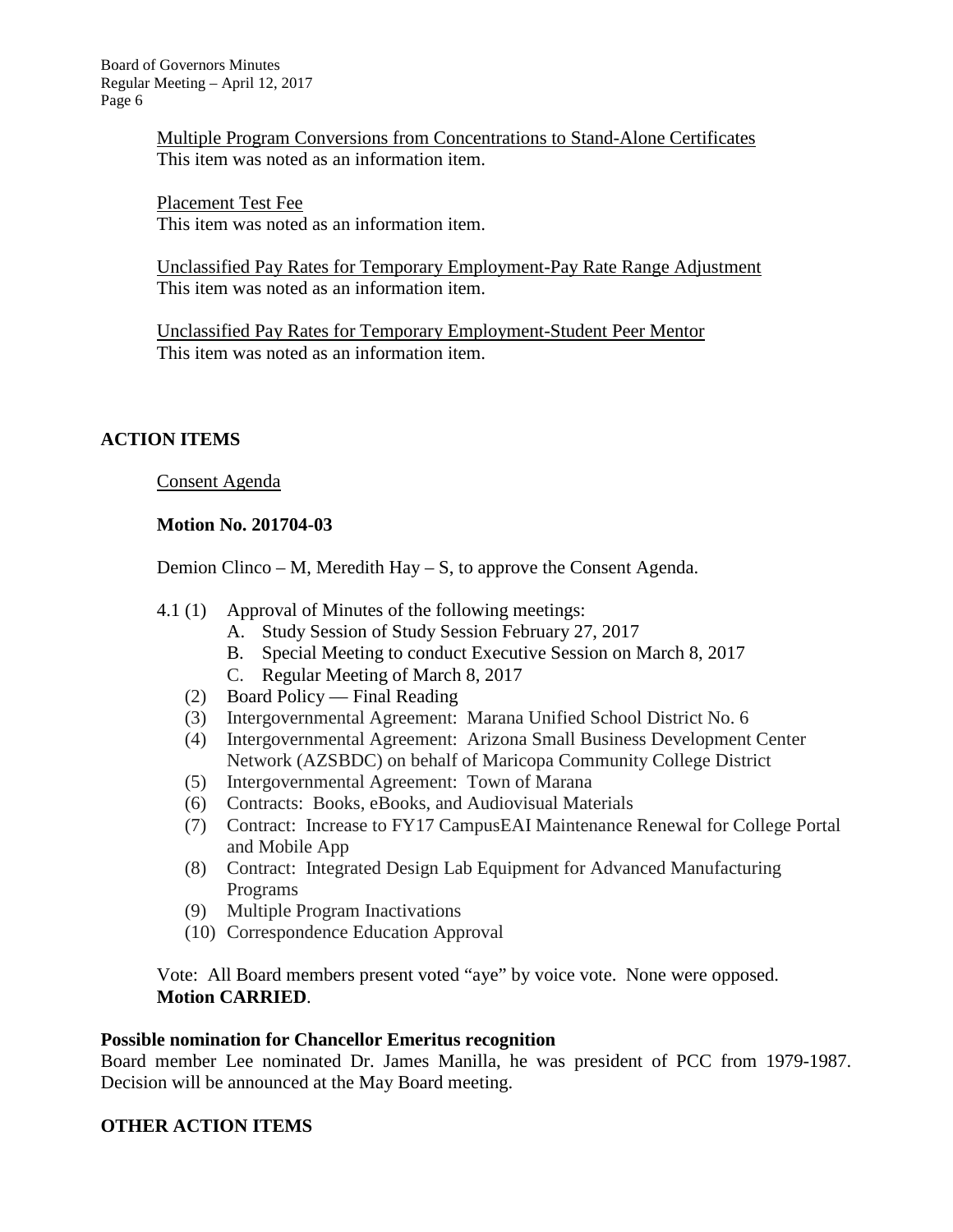Academic Year 2017-2018 Student Tuition and Service Fee

# **Motion No. 201704-04**

Demion Clinco – M, Sylvia Lee – S, to approve a \$3.00 increase to In-State Resident and Non-Resident (including online and summer) tuition, as well as an international fee of \$75.00 per semester, for the 2017-2018 Academic Year.

Vote: Board members Mark Hanna, Demion Clinco, Sylvia Lee, and Meredith Hay voted "aye" by voice vote. Luis Gonzales vote "nay" by voice vote. **Motion CARRIED by roll call vote**

### Capital Budget Plan for Fiscal Year 2018

### **Motion No. 201704-05**

Meredith Hay – M, Demion Clinco – S, approve the capital projects and estimated lifecycle needs for Fiscal Year 2018. The budget includes \$7.9 million for capital projects in Fiscal Year 2018.

Vote: Board members Mark Hanna, Demion Clinco, Sylvia Lee and Meredith voted "aye" by voice vote. Luis Gonzales voted "nay" by voice vote. **Motion CARRIED**

Ongoing consideration of proposals from Santa Cruz County Provisional Community College District (SCCPCCD)

### **Motion No. 201704-06**

Demion Clinco-M, Meredith Hay-S, to authorize Chancellor to continue to explore the viability of proposals from SCCPCCD for a possible memorandum of understanding (MOU) with PCC that could eventually lead to an intergovernmental agreement (IGA) between SCCPCCD and PCC for the provision of educational services by PCC in Santa Cruz County.)

Board member Gonzales offered as an amendment to add a requirement that the Chancellor report back to the Board at the regular May meeting whether the College is prepared to proceed with an MOU.

Board member Clinco accepted the suggestion as a friendly amendment.

Vote: All Board members voted "aye" by voice vote. None were opposed. **Motion CARRIED**